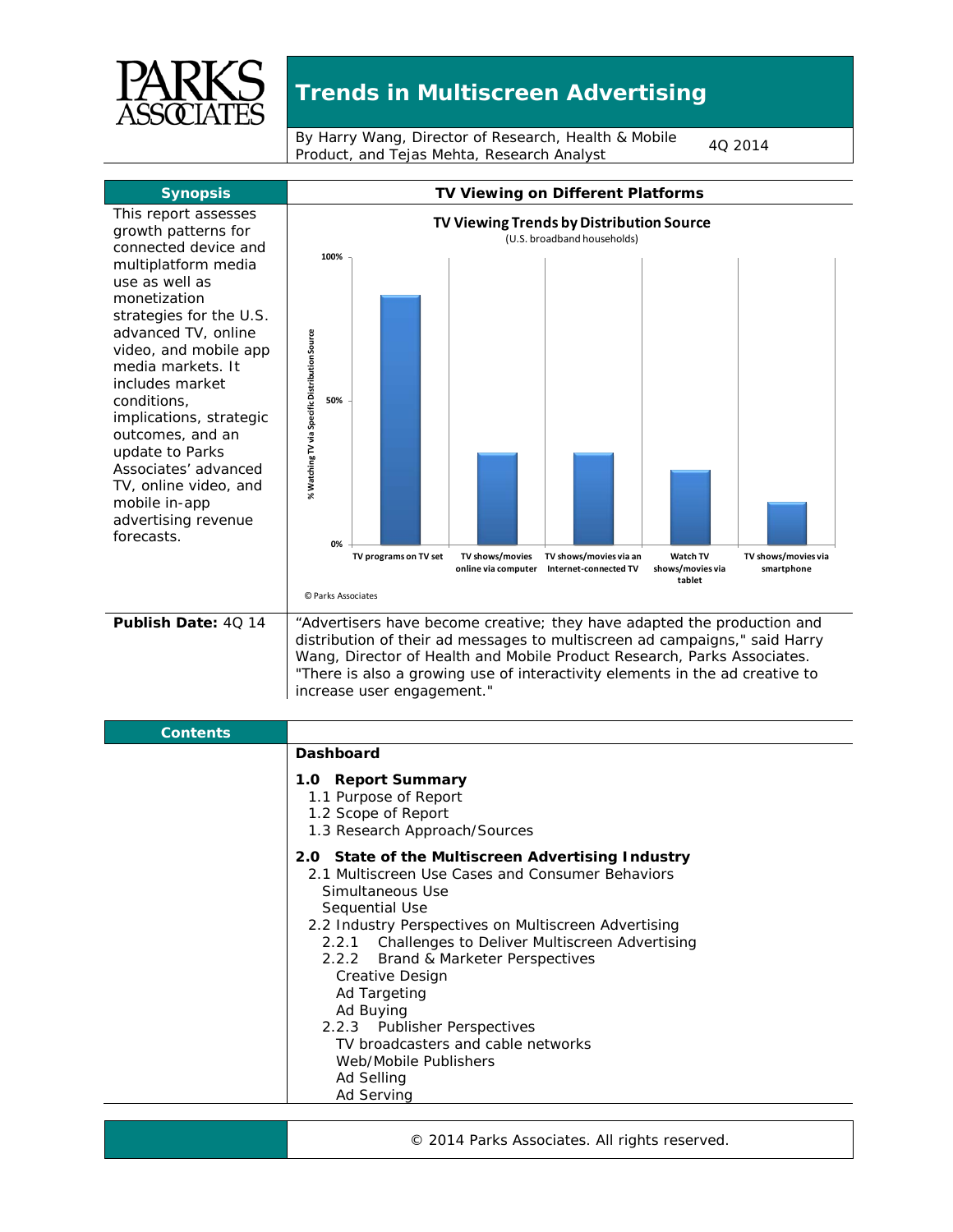

## **Trends in Multiscreen Advertising**

By Harry Wang, Director of Research, Health & Mobile By Harry wang, Director of Research, Health & Mobile 4Q 2014<br>Product, and Tejas Mehta, Research Analyst

| Ad Campaign Management and Measurement<br>Ad Technology Provider Perspectives<br>2.2.4                                                                                                                                                  |
|-----------------------------------------------------------------------------------------------------------------------------------------------------------------------------------------------------------------------------------------|
| 3.0 Innovations in Multiscreen Advertising<br>3.1 Automatic Content Recognition<br>3.2 Programmatic Buying & Real-Time Bidding (RTB)<br>3.3 Advertising Big Data                                                                        |
| 4.0 U.S. Multiscreen Advertising Revenue Forecasts 2014-2019<br>4.1 Forecast Methodology and Assumptions<br>4.2 TV & Internet Advertising Spending in the U.S. from 2014–2019<br>4.3 Multiscreen Ad Spending in the U.S. from 2014-2019 |
| 5.0 Market Implications and Recommendations                                                                                                                                                                                             |
| Appendix<br>6.0<br>6.1 Glossary<br>6.2 Company Index                                                                                                                                                                                    |
|                                                                                                                                                                                                                                         |

| <b>Figures</b> |                                                                                                                                                                                                                                                                                         |
|----------------|-----------------------------------------------------------------------------------------------------------------------------------------------------------------------------------------------------------------------------------------------------------------------------------------|
|                | Companies Researched and Interviewed for This Report<br>Adoption of Connected Devices with a Digital Screen: 2009-2014<br>Trends on Percentage of Consumers Watching Video on a Screen: 2010-2014<br>Video Genres on Different Screens: TV Shows vs. Movies vs. Other Types of<br>Clips |
|                | Smartphone and Tablet Use While Watching TV: Percentage of Users by Age<br>Group<br>Second Screen Activities by Age Group                                                                                                                                                               |
|                | Second Screen Activity by Access Options: Mobile Web Browser vs. App<br>Awareness of TV Everywhere Services by Pay TV Provider Brand: 2012-2013<br>E-Commerce Traffic and Sales on Cyber Monday 2014: Breakdown by Device<br>Platform                                                   |
|                | Google Data: Online Shopping is a Multiscreen Activity<br>Multiscreen Advertising Use Cases                                                                                                                                                                                             |
|                | Fragmentation a Fundamental Challenge to Multiscreen Ad Delivery<br>Major Ad Campaign Functions and Challenges in a Multiscreen Environment<br>Example--Creative Ad Design with Interactivity                                                                                           |
|                | Trends and Challenges for Multiscreen Ad Creative Designs<br>Leading Ad Tech Companies with Ad Creative Solutions<br>Trends and Challenges for Multiscreen Ad Targeting                                                                                                                 |
|                | Leading Ad Targeting Technology Providers<br>Trends and Challenges for Multiscreen Ad Buying                                                                                                                                                                                            |
|                | Leading Independent Ad Buying Technology Providers<br>Challenges & Trends for Multiscreen Ad Selling<br>Leading Independent Ad Selling Solution Providers                                                                                                                               |
|                | Challenges and Trends for Multiscreen Ad Serving<br>Leading Independent Ad Serving Technology Providers                                                                                                                                                                                 |
|                | Challenges and Trends in Multiscreen Ad Management and Measurement<br>Leading Independent Ad Measurement Companies<br>Comparison Between ACR-enabled First-Screen App vs. Second Screen App                                                                                             |
|                | Leading ACR Technology Providers and First/Second-Screen Ad Solution<br>Providers                                                                                                                                                                                                       |
|                | Leading Independent RTB Exchange Operators<br>U.S. Multiscreen Ad Spending Forecast Models<br>U.S. TV Ad Revenue Forecasts by TV Service Providers: 2014-2019                                                                                                                           |
|                |                                                                                                                                                                                                                                                                                         |